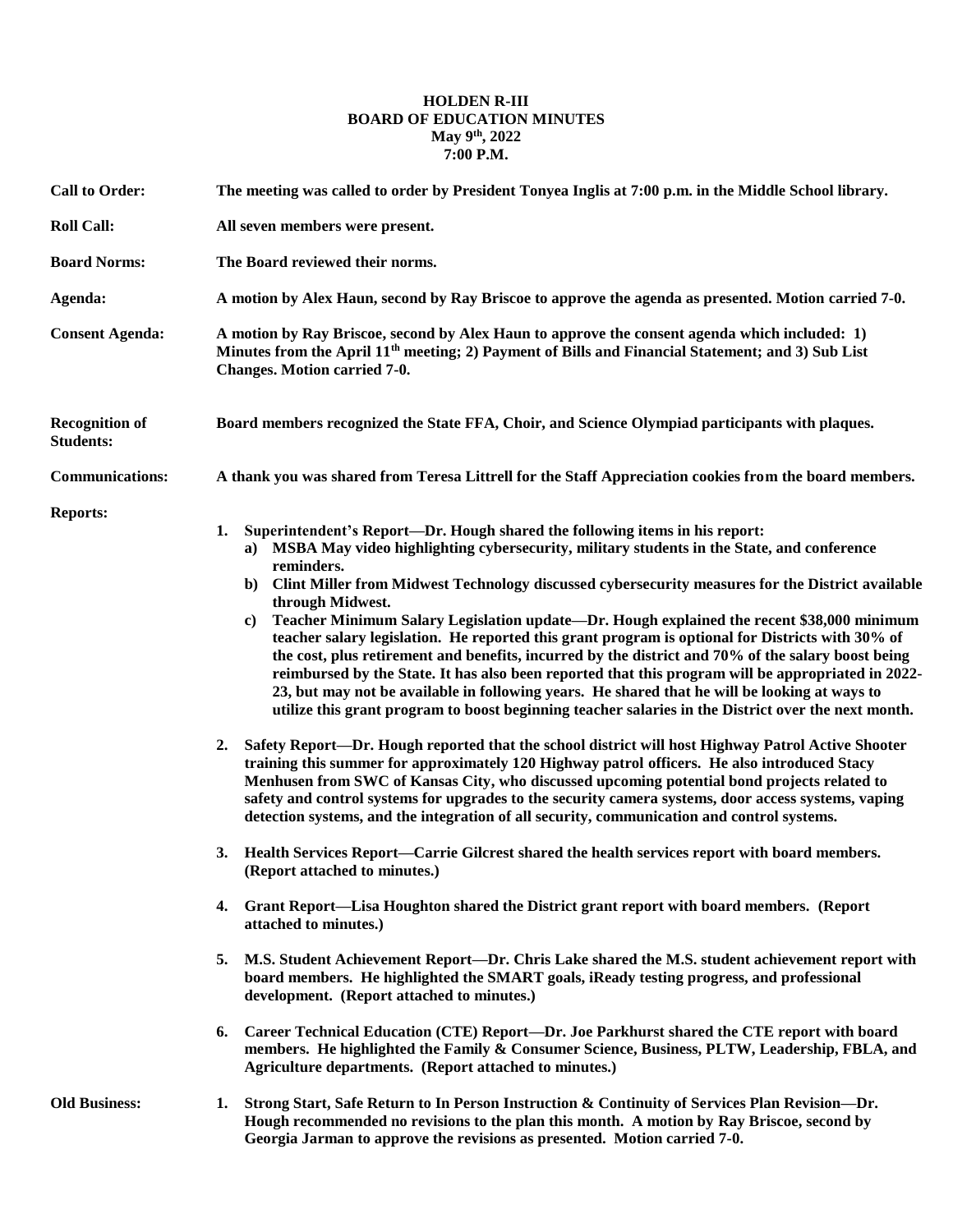- **New Business: 1. Resolution Authorizing the Issuance and Sale of \$8,000,000 Series 2022 General Obligation Bonds with L.J. Hart Co.—A motion by Alex Haun, second by Ray Briscoe to adopt a resolution authorizing and directing the issuance and delivery of not to exceed \$8,000,000 principal amount of general obligation bonds, Series 2022, of Holden R-III School District of Johnson County, MO; prescribing the form and collection of an annual tax for the purpose of paying the principal of and interest on the bonds as they become due; authorizing the establishment of a final terms committee and fixing the time when this resolution shall become effective. Motion carried 7-0.**
	- **2. 2022-23 Substitute Pay—Dr. Hough recommended that the 2022-23 substitute pay be approved as follows: Support Staff Subs--\$12.00 per hour, Substitute Teachers--\$110 per day, Teachers covering another teacher's class-\$25.00 per hour. A motion by Georgia Jarman, second by Tonyea Inglis to approve the substitute pay schedule as presented. Motion carried 7-0.**
	- **3. Memo of Understanding for rootEd—A motion by Ray Briscoe, second by Alex Haun to approve the Memo of Understanding between the Holden R-III School District and rootEd Alliance, Community College District of Central Southwest MO for the school years of 2021-2024 as presented. Motion carried 7-0.**
	- **4. Chromebook Bids—A motion by Georgia Jarman to approve the chromebook bid from Riverside Technologies, Inc. in the amount of \$66,396 for the purchase of 300 Chromebooks as presented with the caveat that if the quantity is not available for purchase from them at the time of ordering the District will order from Dell for their bid of \$78,000. After discussion Georgia Jarman amended her motion to state that the administration would work with the 2 companies mentioned in her original motion to determine the best pricing scenario in the event Riverside Technologies was only able to provide a portion of the needed order, Tonyea Inglis seconded the motion. Motion carried 7-0.**
	- **5. DESE 50/50 Ag Grant—A motion by Ray Briscoe, second by Alex Haun to approve the submission of the DESE 50/50 Ag grant proposal as presented. Motion carried 7-0.**
	- **6. Building & Grounds Proposal Consideration—A motion by Ray Briscoe, second by Nathan Haun to authorize Dr. Hough to negotiate a contract with OPS for building and grounds services. Motion carried 7-0.**

| <b>Policy Review:</b>     | Policy Section K Review—Board members reviewed Policy Section K. No action taken.                                                                                                                                                                                                                                                                        |
|---------------------------|----------------------------------------------------------------------------------------------------------------------------------------------------------------------------------------------------------------------------------------------------------------------------------------------------------------------------------------------------------|
|                           | MSBA Board Policy 2022A Updates—1 <sup>st</sup> Reading, no action taken.<br>2.                                                                                                                                                                                                                                                                          |
| <b>Miscellaneous:</b>     | Board President Updates—The June 13 <sup>th</sup> agenda will include:<br>Reports—H.S. Student Achievement, Health Services, Safety, Grants, CTE, and Supt. Updates;<br><b>Old Business-Strong Start Plan</b><br>New Business-Free & Reduced Lunch Criteria, Set Lunch Prices, SRO Contract<br>Policy Review—MSBA 2022A Updates, 2 <sup>nd</sup> Reading |
|                           | 2. Graduation—Sunday, May 22 <sup>nd</sup> , 2022, Holden H.S., Board members will meet in the HS Science<br>Room at approximately 1:30 p.m.                                                                                                                                                                                                             |
| <b>Executive Session:</b> | A motion by Gerilynn Hoover, second by Bobby Zimmer to hold an executive session as per section<br>610.022 following the June 13 <sup>th</sup> , 2022 meeting. After roll call vote, motion carried 7-0.                                                                                                                                                 |
|                           | A motion by Ray Briscoe, second by Bobby Zimmer to hold an executive session as per section 610.021<br>following tonight's meeting as per section 601.021 (3) hiring, firing, disciplining or promoting particular<br>employees. After roll call vote, motion carried 7-0.                                                                               |